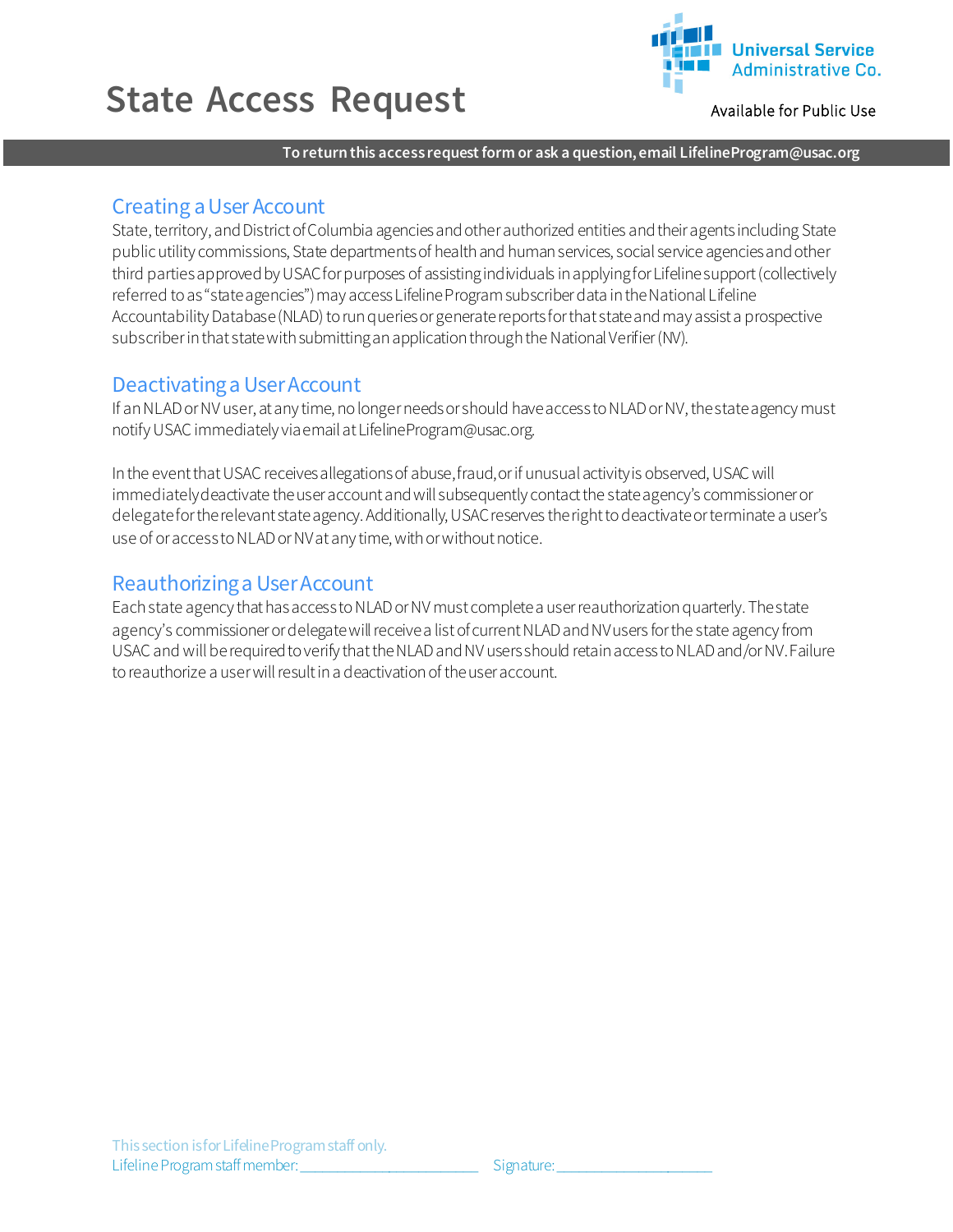# **State Access Request**



Available for Public Use

### **To return this access request form or ask a question, email LifelineProgram@usac.org**

### Creating a New User Account

Complete page two (2) of this State Access Request to set up a user account for NLADor NV. State agency commissioner sign-off is required for all new users. AState Access Request must be completed for each user and each user must be assigned a State-Operations, State-Enhanced, or State-NV account type.

A state agency is limited to no more than fourteen (14) user accounts – five (5) State-Operations user accounts, two (2) State-Enhanced user accounts, and seven (7) State-NV user accounts.

- State-Operations will allow the user to query the NLAD database for individual consumers.
- State-Enhanced willallow the user toquery orrun NLAD reports for individual consumers in the state.
- State-NV will allow the user to submit applications for individual consumers in the NV.

Once a user account is created, the user will receive a temporary password via email. Upon logging into NLAD the first time, the user must accept the NLAD Access Agreement. Upon logging into NV the first time, the user must accept the NV Terms and Conditions. State-NV users must register for a representative ID using the Representative Accountability Database (RAD). A state agency commissioner must only authorize users who are able to bind the state agency to the NLAD Access Agreement for State-Operations and State-Enhanced user accounts or to the NV Terms and Conditions and RAD Terms and Conditions for State-NV user accounts, located at www.usac.org/li.

A user must (1) be at least 18 years old, (2) access and use NLAD and/or NV within the United States, including its various states and territories, (3) read and accept the NLAD Access Agreement or NV Terms and Conditions on behalf of the user and the state agency on whose behalf the user is accepting the NLAD Access Agreementor NV Terms and Conditions, (4) agree to use NLAD only for the purposes of their job and as limited by the NLAD Access Agreement, (5) agree to use NV only for the purposes of their job and as limited bythe NV Terms and Conditions, (6) destroy any data obtained through NLAD or NV when it is no longer needed.

#### State Agency User

| State Agency Name: |                                                                      |                       |        |            |
|--------------------|----------------------------------------------------------------------|-----------------------|--------|------------|
| User Name:         |                                                                      | Title:                |        |            |
| Street Address:    |                                                                      |                       |        |            |
|                    | City:                                                                |                       | State: | Zip Code:  |
| Phone Number:      |                                                                      | Email:                |        |            |
|                    | User Type: $\Box$ State-Operations                                   | $\Box$ State-Enhanced |        | □ State-NV |
|                    | I have read this State Access Request and understand my obligations. |                       |        |            |
| User Signature:    |                                                                      | Date:                 |        |            |

#### State Agency Commissioner

| Commissioner Name:      |                                                                      | Title: |        |           |
|-------------------------|----------------------------------------------------------------------|--------|--------|-----------|
| Street Address:         |                                                                      |        |        |           |
|                         | City:                                                                |        | State: | Zip Code: |
| Phone Number:           |                                                                      | Email: |        |           |
|                         | I have read this State Access Request and understand my obligations. |        |        |           |
| Commissioner Signature: |                                                                      | Date:  |        |           |